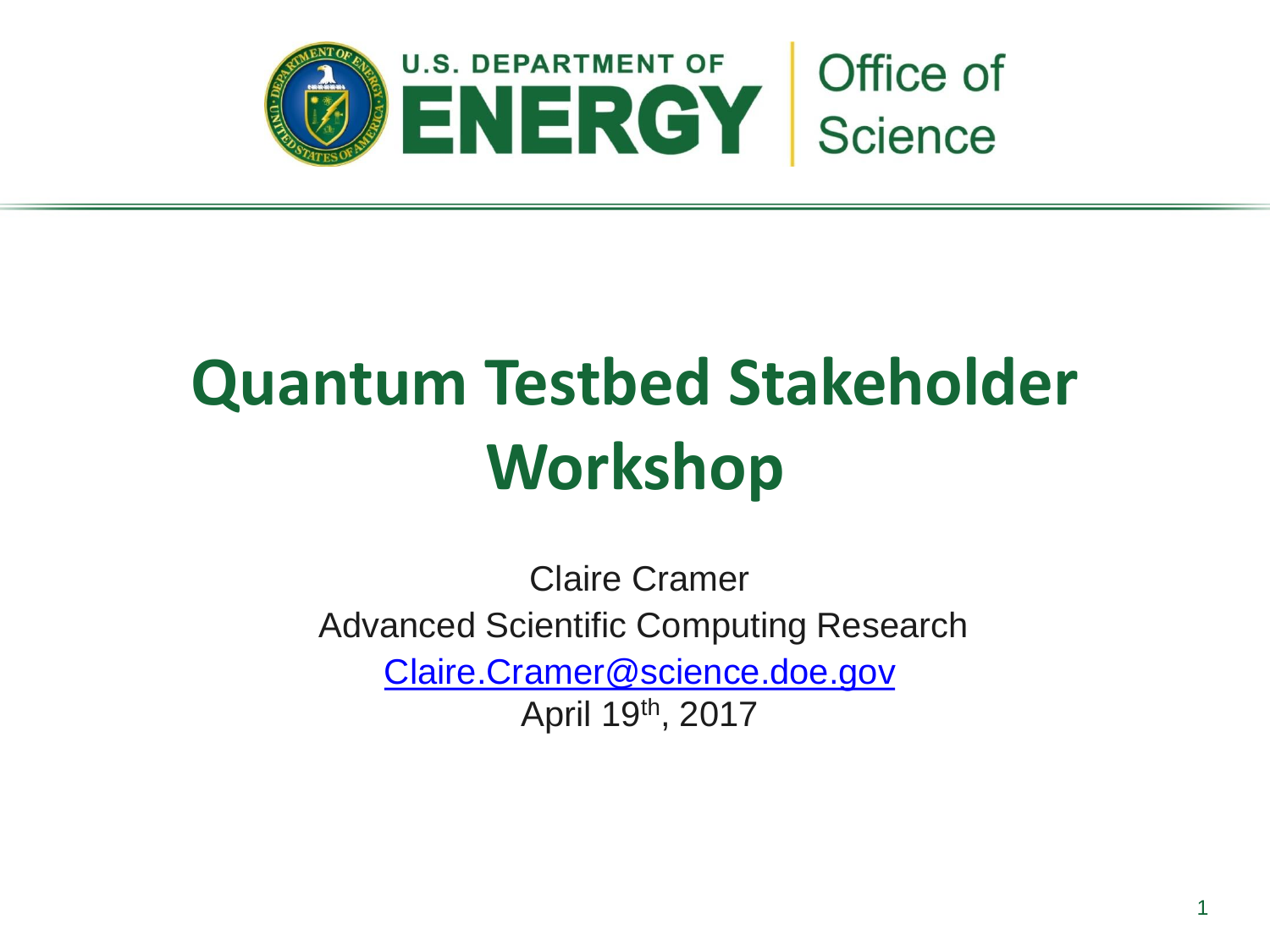### **ASCR Must Explore "Beyond Moore's Law" Technology**

### Approach:

Advance New Hardware/Software Computing Paradigms to Glean Unexploited Efficiencies:

- $\triangleright$  Extending CMOS
- $\triangleright$  Non-CMOS computing

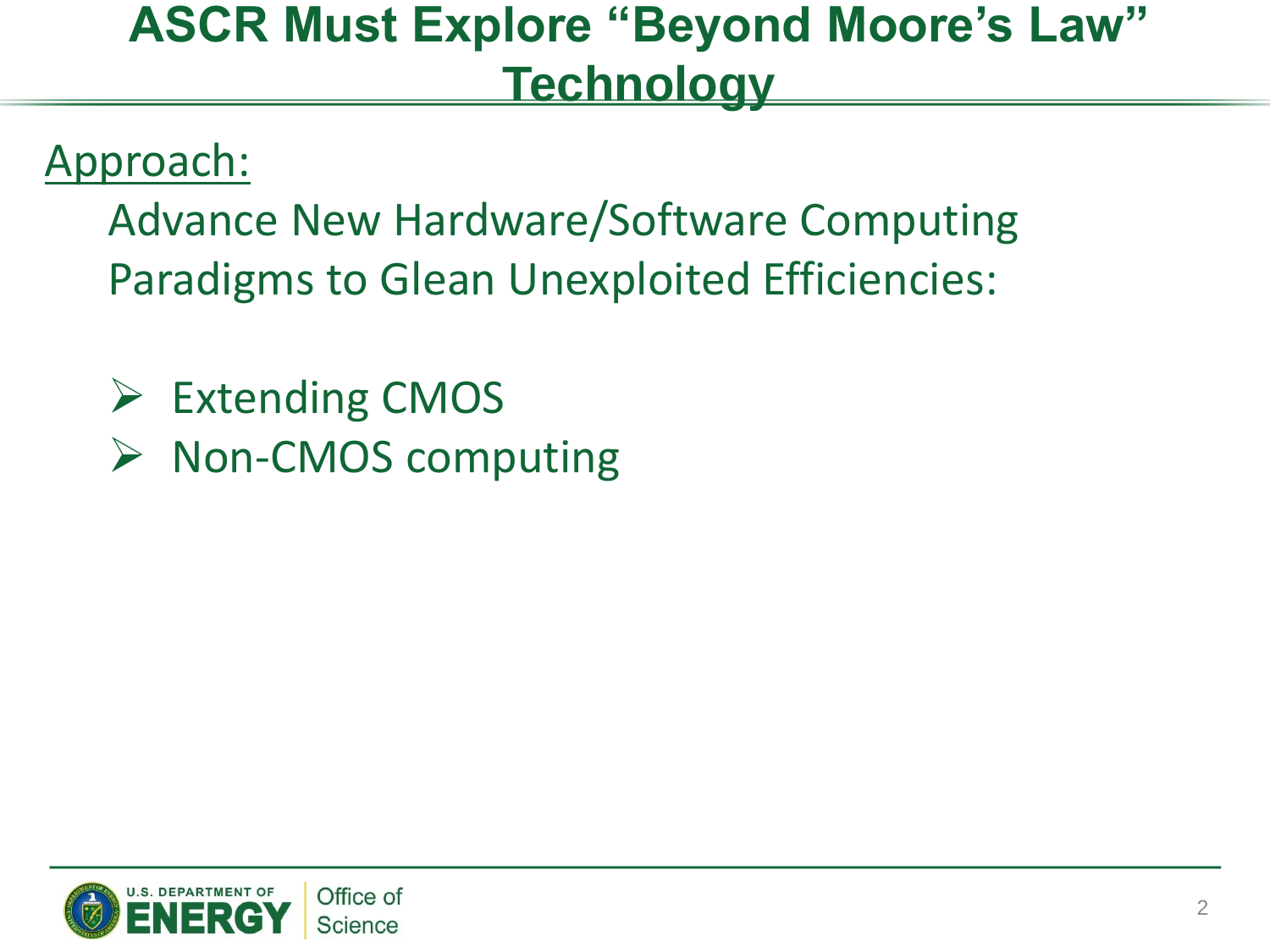### **Quantum Computing Community Engagement**

- Workshop on Materials Opportunities for Quantum Computing,\* October 7-8, 2014, LANL
- Grand Challenges at the Intersections of QIS, Particle Physics, and Computing, December 11, 2014, joint DOE/HEP & ASCR
- NNSA Workshop on Applications of Quantum Computing, February 5-6, 2015, SNL (organized by LANL)
- DOE/ASCR Workshop on Quantum Computing in Scientific Applications, Date: February 17-18, 2015
- Workshop on Beyond Exascale: Qubits for Quantum Computing,\* ORNL, August 20-21, 2015
- Quantum Testbeds Study Group, August 23, 2016
- Also ... NSF and NIST community events (2015 present)

*\*Community organized*

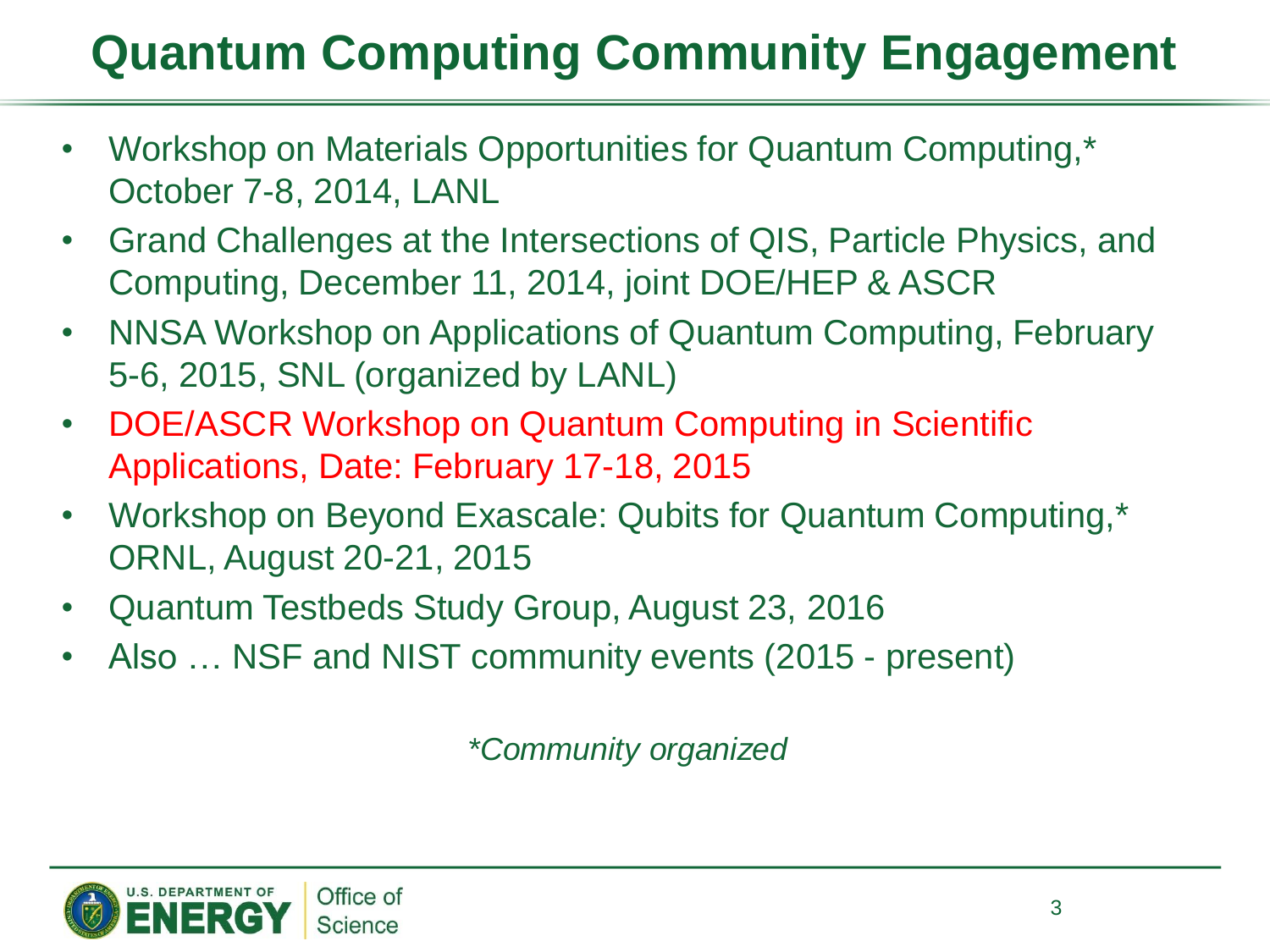### *DOE/ASCR Workshop on Quantum Computing in Scientific Applications (Feb 17-18, 2015)*

Preceded by Quantum Computing in Scientific Applications Meeting (January 15th, 2014), the workshop explored the following topics:

- **Mission relevance:** What aspects of DOE's science mission are suitable for quantum computing?
- **Impact on Computing:** How will quantum computing improve the properties of the computation with respect to conventional contemporary computational systems?
- **Challenges:** What are the challenges in adopting quantum computing technologies and developing the required infrastructure?

The consensus in the workshop was that quantum computing has reached a level of maturity that warrants considering how it will impact the DOE mission in the near and long term. The report listed the following research opportunities:

- **Quantum Algorithms:** Develop speedups for the fundamental primitives of applied mathematics such as linear algebra, optimization and graph theory.
- **Quantum Simulation:** Solve problems in chemistry, materials science, and nuclear and particle physics by developing and optimizing simulation algorithms.
- **Models of Computation and Programming Environments:** Develop software infrastructure for quantum computation.
- **Co-Design Approach:** Adopt a co-design approach in developing models and algorithms along with prototype quantum computing systems.



*http://science.energy.gov/~/medi a/ascr/pdf/programdocuments/do cs/ASCRQuantumReport-final.pdf*

#### POC: Ceren Susut 4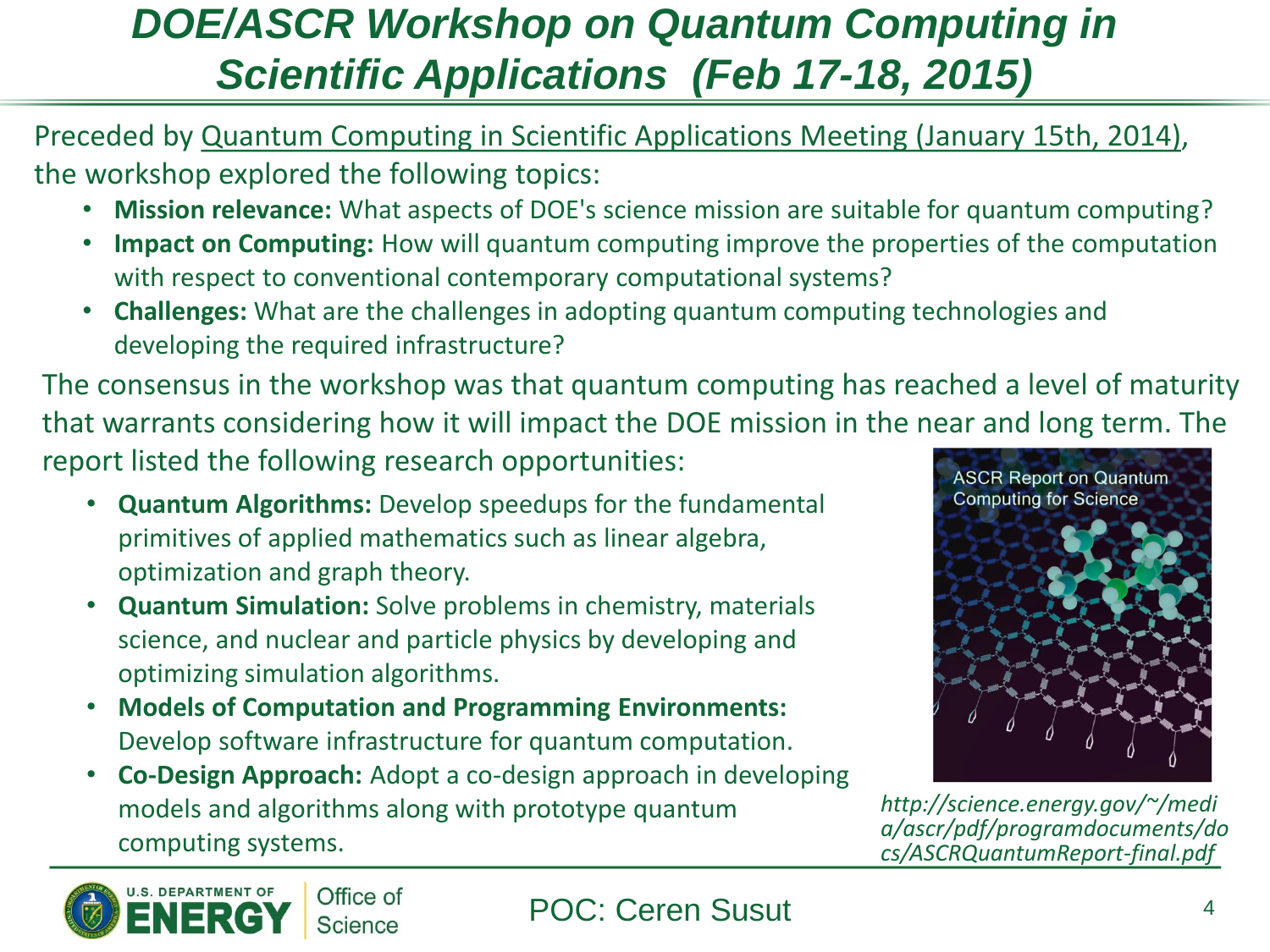#### **Date and Location: Feb. 14-16, 2017 in Washington, D.C.**

#### **Workshop Purpose:**

- **identify individual capabilities and interests in quantum computing hardware and its use for science applications**
- **share best practices for management of collaborative research facilities, including topics such as workforce training and building strong relationships with the research community**
- **identify technology that will be important for the success of a testbed facility with the goal of advancing quantum computing for scientific applications in the next five years**

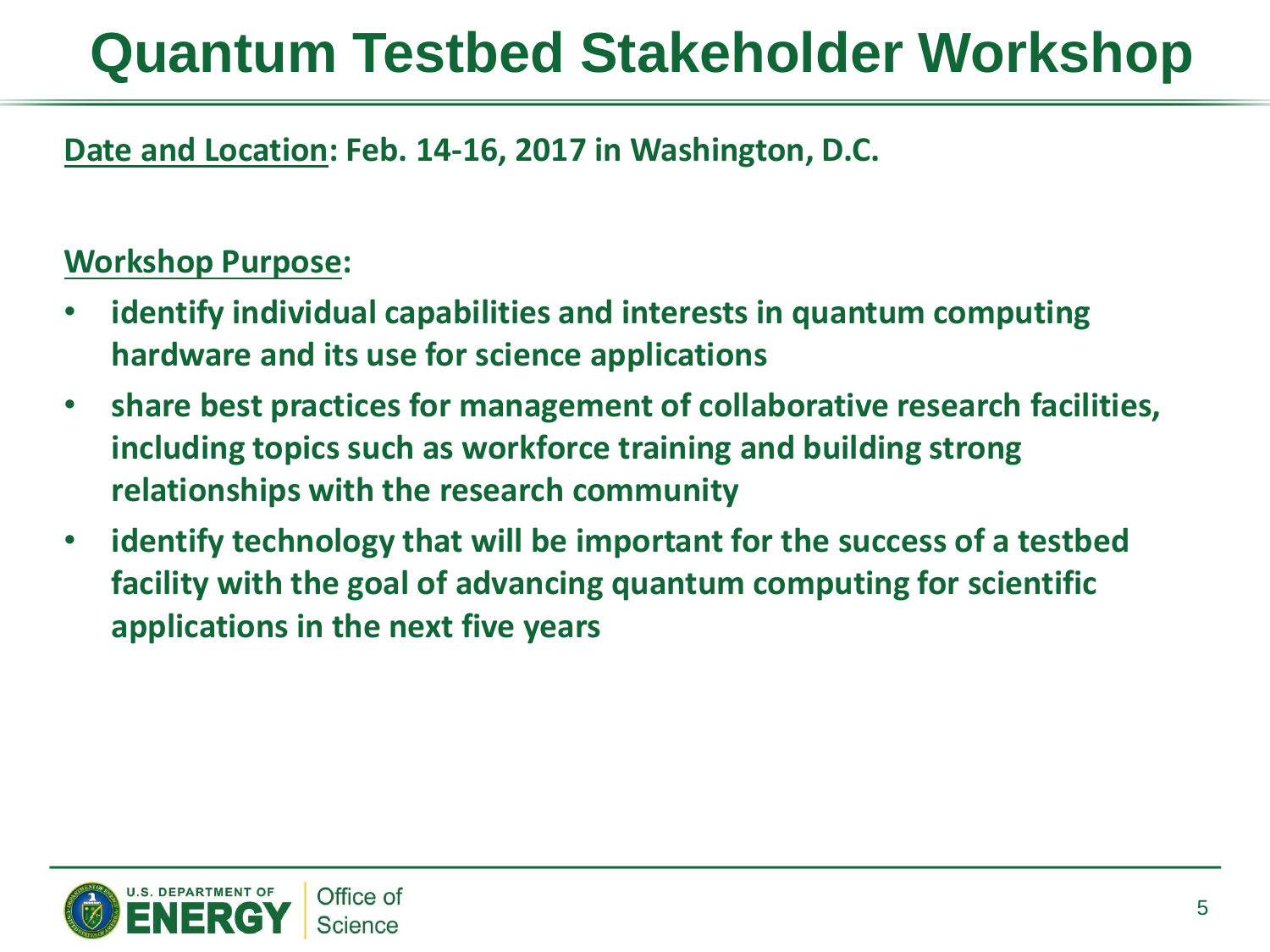#### **Agenda:**

- **Overview of DOE lab capabilities**
- **Breakout discussions on topics including user community development, workforce training, quantum co-design, technical challenges**
- **Discussion with industry to identify synergistic activities across the national quantum ecosystem**

#### **Participation: more than 160 people over 3 days**

- **DOE labs: ANL, FNAL, LANL, LBNL, LLNL, ORNL, PNNL, SLAC, SNL**
- **Industry**
	- IBM, Intel, Google, Rigetti Computing, IonQ, Quantum Circuits, ColdQuanta, D-Wave, QxBranch, Raytheon/BBN, Harris, Applied Communication Sciences, Honeywell, Lockheed Martin
- **Universities**
- **Other government labs and FFRDCs**